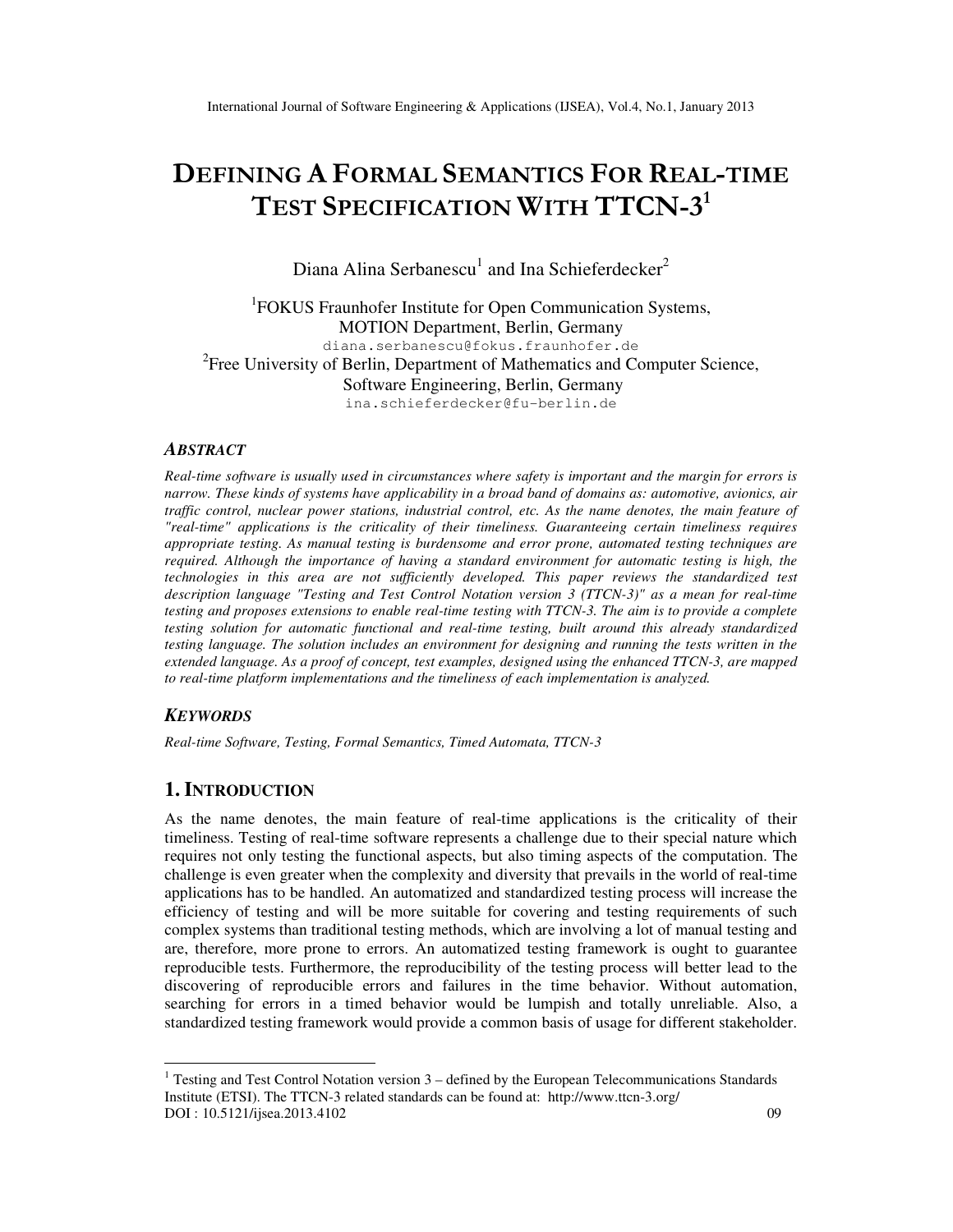Different manufacturer could test their products using a common standardized set of tests and they could interchange and compare their results.

The solution provided in this paper is concerned with the design of a testing framework for realtime embedded systems. The aim is to provide a test technology that can be successfully used for automating the test procedures, especially with regards to the real-time aspects, in domains with rapid development process and high quality demands as, for example in the automotive industry. The real-time testing methodology and framework presented here is based on a standardized test language that was proven to be popular and successful in the industry, in areas as mobile and broadband telecommunications, medical system, IT systems and, since recently, also in the automotive. The referred language is Testing and Test Control Notation version 3[2] (TTCN-3), developed and maintained by European Telecommunications Standards Institute (ETSI).

Having the advantages of being a well modularized, test-oriented, user friendly and popular, TTCN-3 has also the downside of not being developed with real-time focus in mind. Thus, it lacks some mechanism for dealing with real-time specific test situation. The insufficiencies of TTCN-3 language towards real-time were first being analysed in [3]. Therefore, several extensions were developed for this language in order to make it suitable for real-time.

The new proposed concepts are integrated into the syntactical structure of the TTCN-3 language, by means of clear syntactic rules, based on extended Backus-Naur Form (BNF) notation. The semantics of the real-time test system, realized on the basis of enhanced TTCN-3 is further defined by means of timed automata [4]. The focus of this paper will be on presenting these time automata defining the semantic of the enhancements.

This approach, using timed automata, is new and different from the way semantics of TTCN-3 was previously defined into the standard. The motivation for choosing timed automata is that they are mathematical instruments specialized in modelling timed behaviour in a formal way.

# **2. RELATED WORK**

 $\ddot{\phantom{a}}$ 

There exist already several approaches that have been proposed in order to extend TTCN (Tree and Tabular Combined Notation, an earlier version of TTCN-3) and TTCN-3 for real-time and performance testing. Among these RT-TTCN, PerfTTCN, TimedTTCN-3, Continuous TTCN-3 should be mentioned. A more comprehensive state of the art, describing those enhancements is being presented in [3].

The work presented in this paper began as collaboration with the TEMEA project<sup>2</sup>. Therefore, the basic real-time concepts that are introduced in this document are based on the ones developed in the context of TEMEA project.

In the context of TEMEA project, a new paradigm and a new extension for real-time testing based on the TTCN-3 notation was developed. The ambitious goal was to use the experience of the past and to develop the language with new meaningful concepts, which are more powerful and more oriented towards the embedded systems used in the automotive domain than the attempts made in the past. The aims of the TEMEA project can be summarized in the following:

- Support for integrated testing of discrete and continuous behaviour.
- Exchange of test definitions between different test- and simulation platforms e.g. Model in the Loop (MIL) platforms, Software in the Loop (SIL) platforms and Hardware in the Loop (HIL) platforms.

<sup>&</sup>lt;sup>2</sup> TEMEA (TEst specification and test Methodology for Embedded systems in Automobiles)", http://www.temea.org, Last verified on July 2012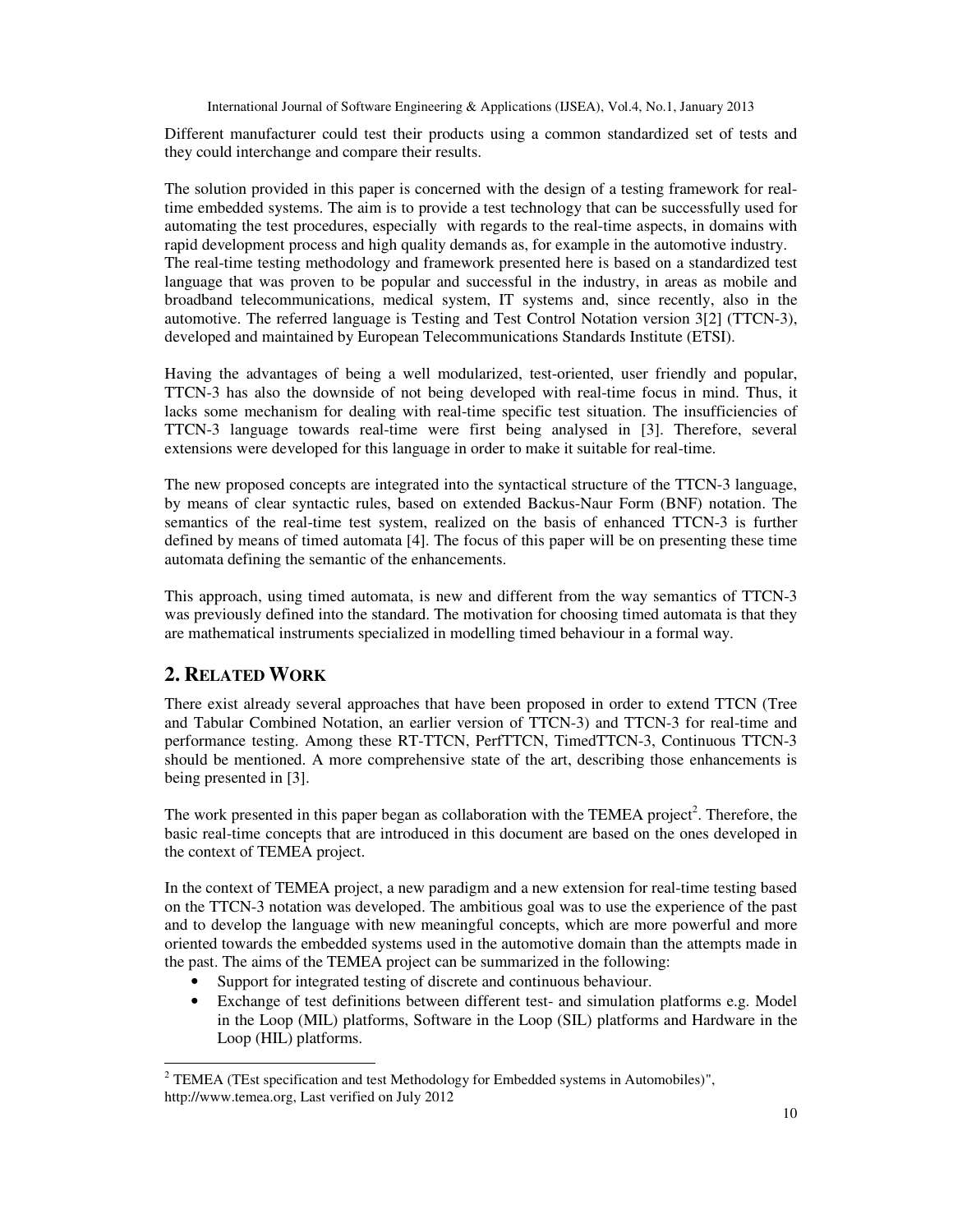- Support over the entire process of software integration and hardware integration.
- Analysis of real-time and reliability requirements.
- Testing distributed components according to AUTOSAR architecture.
- Analysis of the quality of tests.

The basic concepts introduced by TEMEA can be organized in the following categories:

- Representation of time: In order to ease the manipulation of time values, two new abstract data types are introduced. *datetime* designates global time values and *timespan* designates time distances or intervals between different points in time. It is used to represent the amount of time that passed between events. In order to give the tester the right instruments of detecting relative time, some predefined symbols of the type *datetime* are introduced. *testcasestart* returns the time point when the test case execution started and *testcomponentstart* returns the point in time when the test component execution started.
- Measurement of time: The observation of time is directly connected to the reception and provisioning of messages at communication ports. A new construct is introduced for automatically registering the time value at which a receive-event, or send-event has occurred. The saving is indicated by redirect symbol '->' followed by the *timestamp* keyword.
- Control of application: The '*at'* operator is introduced to send certain messages at fixed points in time. It is associated with a *datetime* value, representing the point in time when the sending of a message should be performed.
- Time verification: In order to verify whether certain messages were received in time, the *within* operator is introduced. The operator is associated with an interval of *datetime* values that represent the range for the allowed times of reception.

A more comprehensive presentation of those concepts can be found in the list of following publications: [6], [1] and [7].

Some of the concepts listed above have gained concrete ground and became part of a new standard from ETSI. This standard is intended to be an extension for performance and real-time testing, and is regarded as an additional package to TTCN-3. TTCN-3 packages are intended to define additional TTCN-3 concepts, which are not mandatory as concepts in the TTCN-3 core language, but which are optional as part of a package which is suited for dedicated applications and/or usages of TTCN-3.

To fulfil the requirements for testing real-time system, the following TTCN-3 core language extensions are being standardized in [5].

- A test system wide available test system clock, that allows the measurement of time during test case execution.
- Means to directly and precisely access the time points of the relevant interaction events between the test system and the system under test.

As previously mentioned, the work presented here was developed in parallel with the evolution and definition of the real-time concepts from TEMEA. Therefore, it undertakes the basic set of concepts defined within this context, but it is not limited to it. In the following section the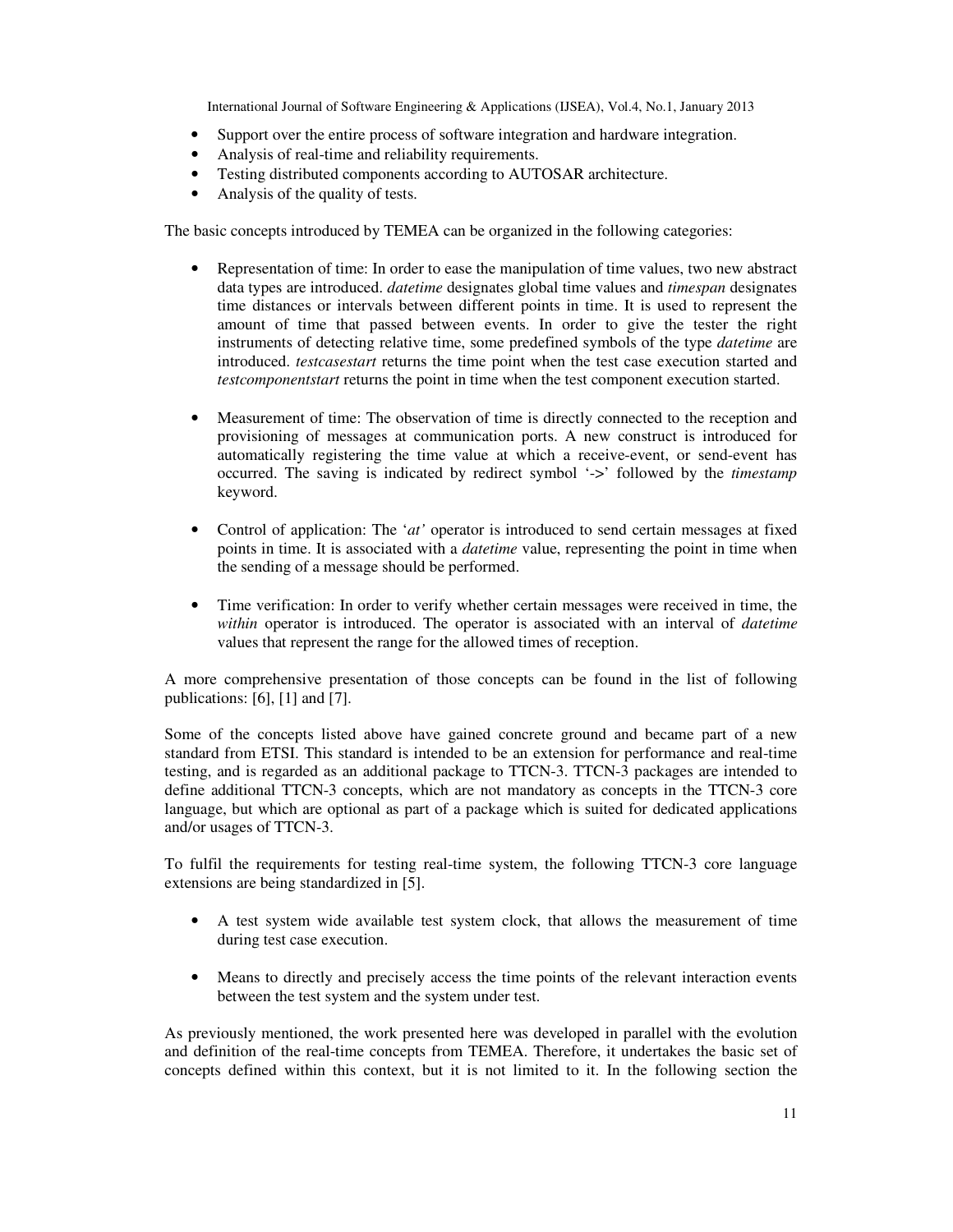concepts that are focus of this work are presented and briefly discussed. For a more detailed presentation of these concepts, one should look in [8].

# **3. SUMMARY OF THE REAL-TIME EXTENSIONS FOR TTCN-3**

In Table 1 are listed the new concepts, divided in four categories, comprised into four columns: the first column introduces the special operations; the second column introduces the temporal predicates, the third column introduces the predefined constants used to build timespan values, and the last column lists the new introduced data types.

| Now                | at     | hour     | datetime |
|--------------------|--------|----------|----------|
| Wait               | within | min      | timespan |
| <b>Break</b>       | before | sec      | tick     |
| Timestamp          | after  | millisec |          |
| testcasestart      | not    | microsec |          |
| testcomponentstart |        | nanosec  |          |
| testcomponentstop  |        |          |          |

**Table 1: List of RT-TTCN-3 Terminals Which Are Reserved Words**

# **4. SEMANTIC DEFINITIONS OF CONCEPTS FOR REAL-TIME TTCN-3**

The ways to address different timing requirements and transform them into reliable timed test specification, using the standardized language TTCN-3, had been presented already in publications as [6], [1] and [7]. A new set of concepts had been introduced in TTCN-3 in order to enhance the power of the language with regards to testing real-time applications. In order to properly show the power of those concepts and to understand how timed test specification can be converted into timed test behavior a clear understanding of the underlying semantics is required. Therefore, a semantic formalism for of all these concepts is presented in the following.

An example of a simple real-time test system is presented in Figure 1.The test system is illustrated there together with the correspondent system under test (SUT). At a closer look, one can identify two critical sections with regard to time, contained in the test system's behavior: first, there is  $t_{max}$ , a timed requirement for the SUT, that indicates the interval in which the reaction to the first stimulus should be received by the test component; the second is  $t_{wait}$ , which indicates the time that should elapse at the test component side, between the receiving of the first reactions from the SUT and the sending of the second stimulus to the SUT. These are simple examples of timing requirements that should be added to a test system in order to make it appropriate for testing timing aspects of real-time applications.

In the next subsection, a real-time test system is formally defined in terms of timed automata. Each feature particular of a test system is being mathematically described, and where necessary, tagged with time stamps.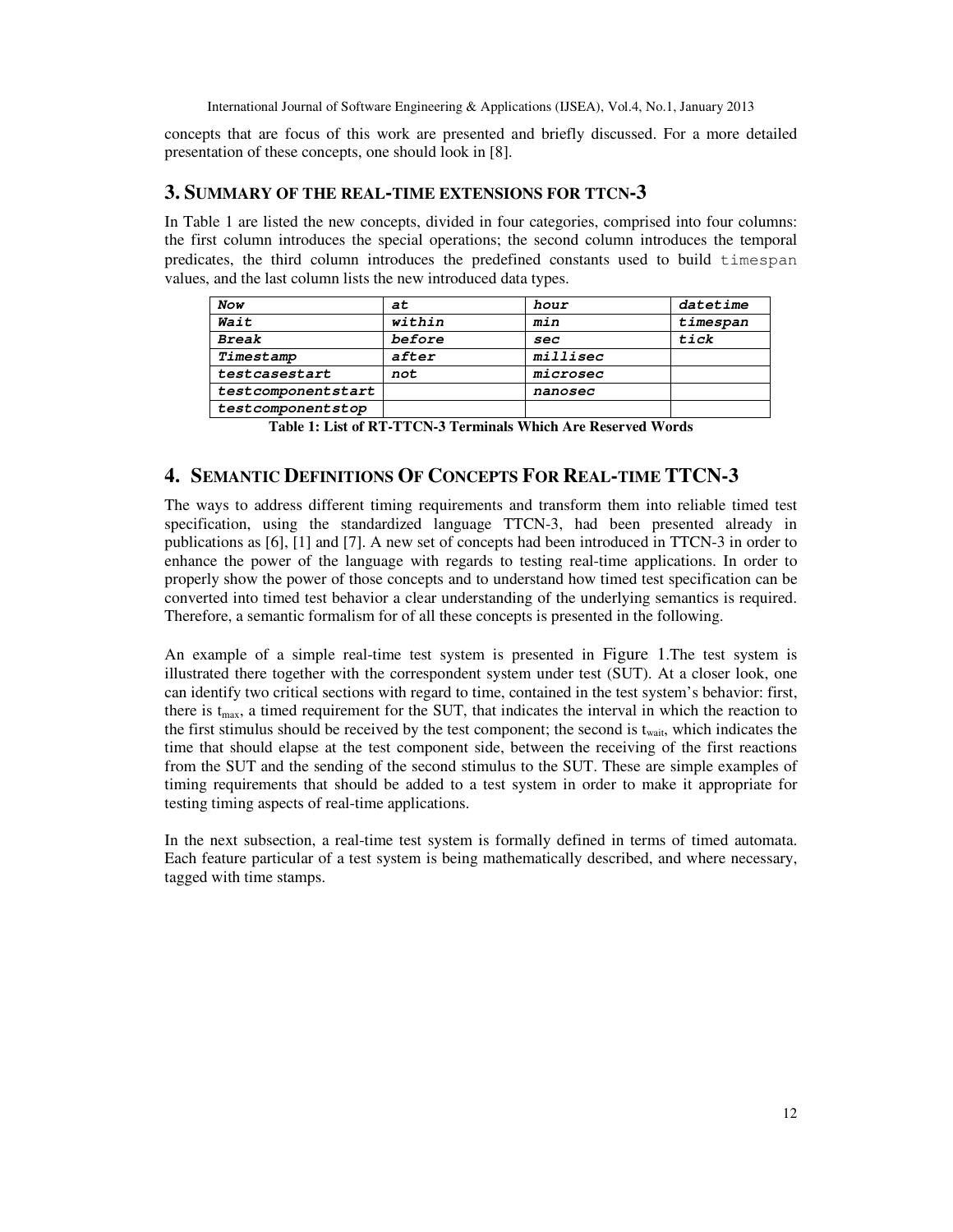

**Figure 1: Black-box Test with Time Restrictions [1]**

## **4.1. Defining The Real-time Test System (RTTS) As A Timed Automata**

The semantics for the new concepts will be presented in the following context. We consider our test system to be one type of timed automata described by the set:  $TS = \{L, X, A, G, I, U, E\}$ where:

L is a set of location or states from which we use a subset to define the semantics of the new introduced concepts. This subset is:

$$
S = \{S_{now}, S_{clock}, S_{wait}, S_{next}, S_{error}, S_{send}\} \cup \{S_{comp\_star}^i, S_{comp\_stop} \mid i = 1..n_{comp}\}
$$
  

$$
\cup \{S_{snd\_timestamp}^i \mid i = 1..n_{ports}\}
$$

- $X = Clocks \cup VarList$ 
	- $\circ$  *Clocks* is considered to be a set of  $\mathbb{R}^{\geq 0}$ -valued variables called clocks, where  $C_0$  is the general clock of the system, visible from every state and which increments its value at fixed intervals; the general clock of the system cannot be reset or have its value changed; all the other clocks are available to be used and initialized in any state. They are useful for calculating relative timings, as for measuring the time spent in  $S_{wait}$  state, for example.
	- o *VarList* is the list of all variables from the *TS* .
	- o *VarList* ⊃ *VarList*'= *Messages*×*Timestamps*, where:
		- *Messages* represents the set of all messages that enter or leave the system at runtime.
		- *Timestamps* = {*timestamp l timestamp*  $\in \mathbb{R}^{\geq 0}$ } represents the set of timestamps for the messages that enter or leave the system at runtime. The timestamp variable represents time values in seconds.
		- *VarList'* is organized into queues in the following way:

$$
VarList' = \bigcup_{i=1}^{n} queue_i
$$
  
= 
$$
\bigcup_{i=1}^{n} \bigcup_{j=1}^{m_i} \{ (msg_{i,j}, timestamp_{i,j}) \mid msg_{i,j} \in Messages, \}
$$

*o VarList* ⊃ *Components*, where *Components* = { $Comp_i \mid i \in \mathbb{X}^+, i = 1..n_{comp}$ } is the set of all components that were created in the *TS* .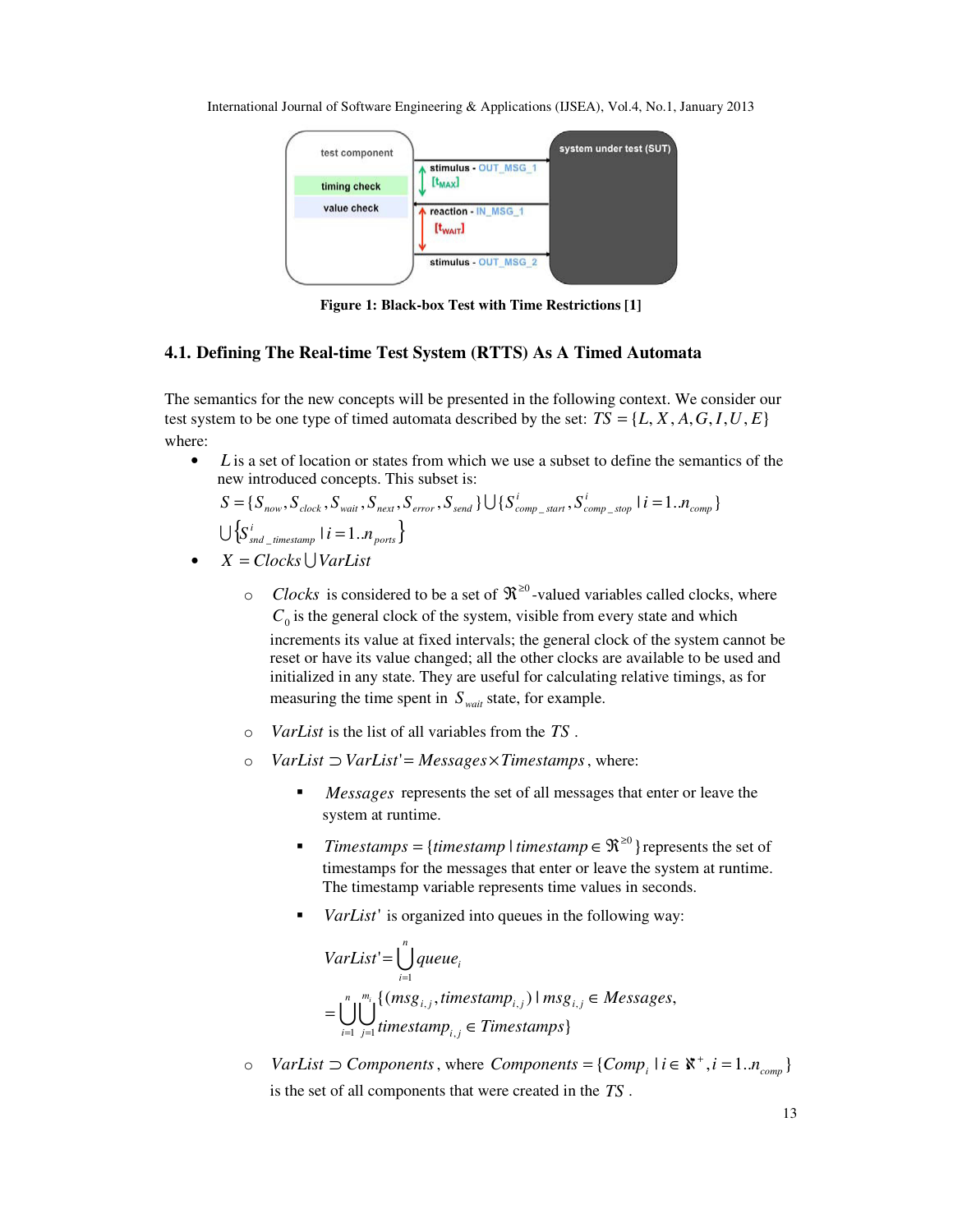- $A = Chans(A_{in}) \cup Chans(A_{out}) \cup A$ ;  $A_{\tau} = A \cup {\tau}$ . We assume a given set of actions *A*, mainly partitioned into three disjoint set of output actions:
	- $\circ$   $Chans(A_{in}) = \bigcup^{n} Ch_i(A_{in}^i) = \bigcup^{n}$ *i*  $a_i(a?)$   $a \in A_{in}^i$ *n i*  ${\rm Chans}(A_{in}) = \bigcup {\rm Ch}_i(A_{in}^i) = \bigcup {\rm ch}_i(a?) \mid a \in A$  $i=1$  $(A_{in}) = \left[ \int Ch_i(A_{in}^{\dagger}) = \left[ \int \{ch_i(a?) \mid a \in A_{in}^{\dagger} \} \right] \right]$  $=\bigcup_{i=1}^{n}Ch_i(A_{in}^i)=\bigcup_{i=1}\{ch_i(a?)\,|\,a\in A_{in}^i\}$ , where  $ch_i$  are channels

attached with communication ports of the *TS* , *n* is a natural number representing the number of ports, and  $Ch_i(A^i_m)$  is the set of input events that can enter on that port into the *TS* .

 $\circ$   $Chans(A_{out}) = \bigcup^{n} Ch_i(A_{out}^i) = \bigcup^{n}$ *i*  $a_i(a!)$   $a \in A_{out}^i$ *n i*  $\mathcal{L}$ *Chans*  $(A_{out}) = \bigcup \mathcal{C}h_i(A_{out}^i) = \bigcup \{ch_i(a!) \mid a \in A_i\}$  $i=1$  $(A_{out}) = \bigcup Ch_i(A_{out}^t) = \bigcup \{ ch_i(a!) \mid a \in A_{out}^t \}$  $=\bigcup_{i=1}Ch_i(A_{out}^i)=\bigcup_{i=1}\{ch_i(a!) \mid a \in A_{out}^i\}$ , where  $ch_i$  are channels attached with communication ports of the *TS* , *n* is a natural number representing the number of ports, and  $Ch_i(A_{in}^i)$  is the set of input events that can leave the

*TS* through the *i*th port.

o *A*' is the set of special internal events, used for synchronizing different parts of the *TS* which are running in parallel. The used set of internal events is:

 $A' = \{tick, tick?, now, now?, break!, break?\}$  $\bigcup \{ received_i!, received_i?, queue_i!, queue_i?, receive_{ii}!, received_{ii},?$ send<sub>i</sub>!, send<sub>i</sub>?, stop\_send<sub>i</sub>!, stop\_send<sub>i</sub>?| $i = 1..n_{\text{ports}}$ .  $j = 1..n_{\text{bnd}}$ }  $\bigcup \{start, l, start, ?, stop, l, stop, ?, stop, comp, start, l, stop, comp, start, ?,$ stop\_comp\_stop<sub>i</sub>!.stop\_comp\_stop<sub>i</sub>?| $i = 1.n_{comp}$ }

- o In addition, it is assumed that there is a distinguishable unobservable action  $\tau \notin A$
- *G* = *Guards*(*Clocks*) U*Templates*(*Messages*),where
	- o *Guards*(*Clocks*) denotes the set of guards on clocks, being conjunctions of constraints of the form  $c \propto t$ , where  $\propto \{ \leq, \leq, ==, >, \geq \}$ ,  $c \in \mathbb{C}$ locks and  $t \in \mathfrak{R}^{>0}$
	- o *Templates*(*Messages*)is a set of constraints on messages which splits the message set into equivalence classes of the form  $EqMsgs = \{msg \mid msg \approx tmpl, msg \in Messages\}$  and *tmpl* ∈*Templates*(*Messages*) , where *Templates*(*Messages*)is the set of all applicable templates that are available in *TS* .
- $I: L \rightarrow$  *Guards*(*Clocks*) assigns invariants to locations
- $U(X) = U(Clocks \cup VarList) = U(Clocks \cup U(VarList)$  is the set of updates of clocks corresponding to sequences of statements of the form  $c := t$ , where  $c \in \text{Clocks}$  and  $t \in \mathfrak{R}^{>0}$ , represents the time in seconds.
- E is a set of edges such that  $E \subseteq L \times G \times A$ <sub>τ</sub>  $\times U(X) \times L$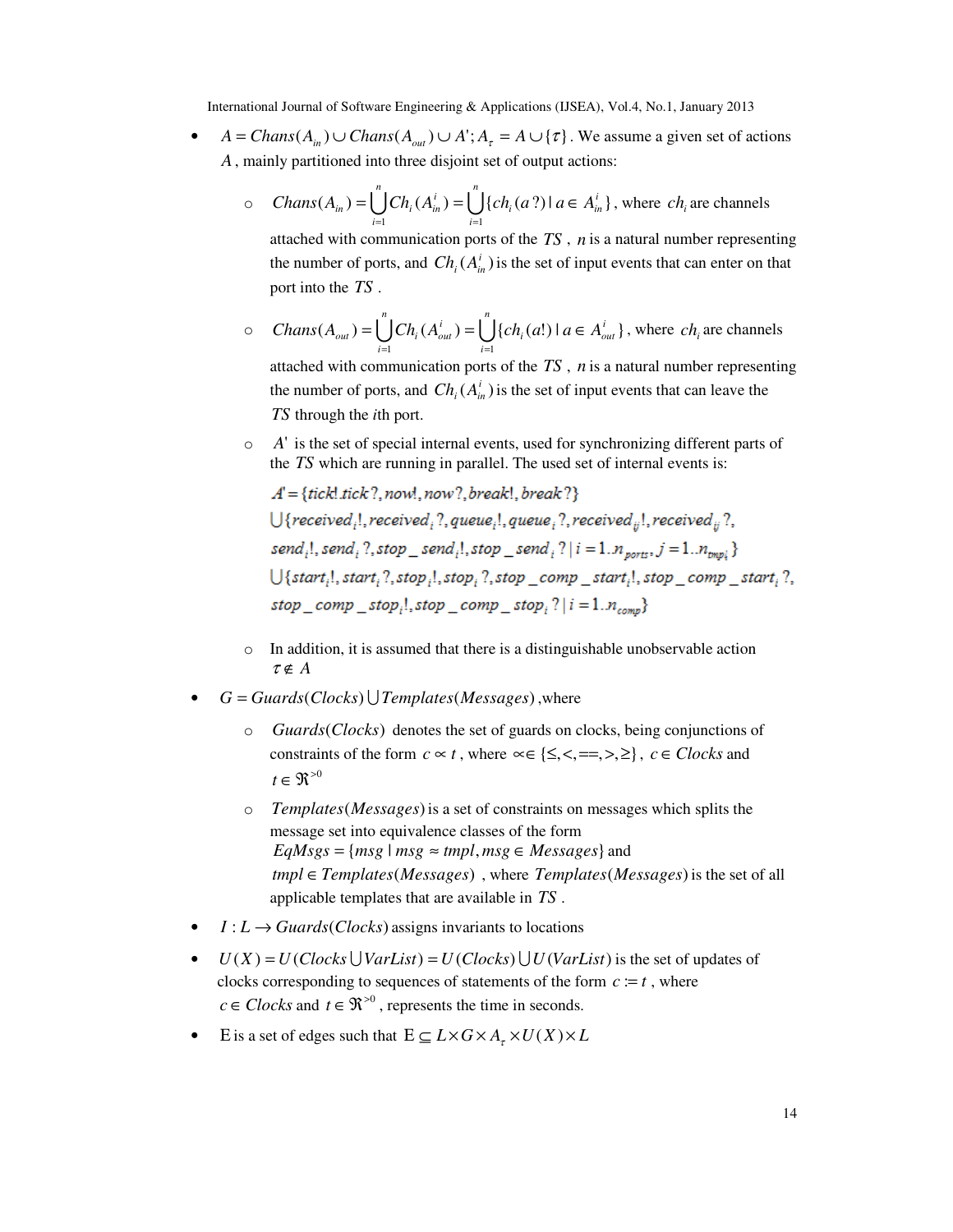- $Q: Chans \rightarrow Queues$  is a bijection which assigns queues to channels. For each channel *ch*<sub>i</sub> there is a queue *queue* associated with it so that  $Q(ch_i) = queue_i$ , where  $i \in \mathbb{X}, i = 1..n$  with *n* designating the number of channels used by the *TS*.
- We consider *Part* to be the set of all partitions over the set *Guards* ×*Templates* . The function  $R:Queues \to \bigcup_{P \in Part} I$  $R:Queues \rightarrow \Box P$ ∈ : Queues  $\rightarrow$   $\langle$   $|P \rangle$  assigns a set of time restrictions and message templates to

each incoming queue.  $R(Queue_i) = \bigcup^{n_{imp|i}}$ *j*  $R(Queue_i) = \bigcup g_{ij} \times tmpl_{ij}$ 1  $(Queue<sub>i</sub>)$ =  $= \int g_{ii} \times t m p l_{ii}$ , with

*g*<sub>*ij*</sub> ∈ *Guards*, *tmpl*<sub>*ij*</sub> ∈ *Templates*, *i*, *j* ∈  $\&$  and  $n_{\text{tmpl_i}}$  is the number of templates associated with the queue.

• We consider *Brunches*<sub>*Alt*</sub> being a subset of branches associated with an alternative. Then the function *B* : *Queues*  $\times$  *Guards*  $\times$  *Templates*  $\rightarrow$  *Brunches*<sub>*Alt*</sub> represents a bijection which associates a queue with time guards and a template to a branch of the alternative.  $B(queue_i, g_{ii}, tmpl_{ii}) = branch_k$ ,

where 
$$
i = 1..n_{\text{ports}}
$$
,  $j = 1..n_{\text{tmpl}_i}$ ,  $k = 1..1$  *Brunches<sub>Alt</sub>* 1.

We will consider in the following that the test system *TS* is a timed automaton with the above presented structure. The semantics of the new introduced instructions is represented accordingly, also as timed automata that represent subsections of the test system whose behavior they are forming. In this context, the *TS* will be a composition of those smaller time automata which may run sequentially or in parallel.

#### **4.2. Semantics Of Special Operations Relaying On Time**

# **At the core of every timed** *TS* **there is a clock which keeps the track of time from the beginning of the** *TS* **execution. In**

**Figure 2** is presented the time automaton associated with the global clock. The clock is considered to be periodic, with the period  $\delta t$ , this being a characteristic of the used

processor,  $\delta t = \frac{1}{f}$  $\delta t = \frac{1}{t^2}$  where *f* is the frequency of the processor and *t*,  $f \in \mathbb{R}^+$ .

start, 
$$
c_{clock} := 0 \longrightarrow \odot
$$
  
\n
$$
\bigcup_{Cclock} = 5t, tick!, c_{clock} := 0
$$

Figure 2: Logical Clock Timed Automaton

Complementary to the timed automaton for the logical clock, there is a timed automaton associated with the now instruction, which gives the total time from the beginning of the *TS* execution, until the current moment when the instruction is invoked (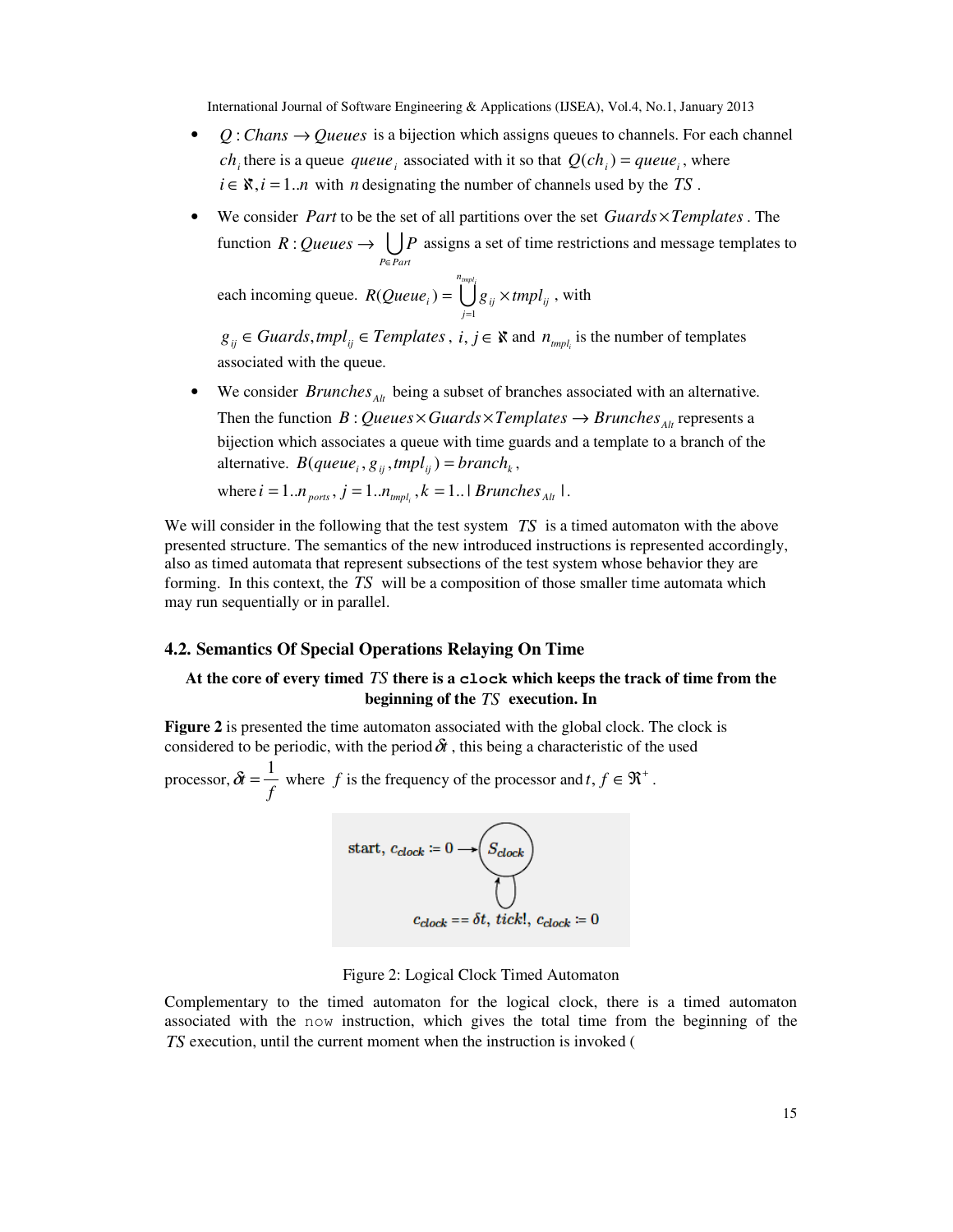Figure **3**). When the period of time characteristic to the logical clock expires, the clock automaton emits a *tick*! signal. This signal is used for synchronization between the two automata.



Figure 3: Now State Timed Automaton

When signal *tick*! is received by the now automaton, the local variable from the  $S_{now}$  state increases its value with the value of the period  $\delta t$ . The clock and now automata are going to be active for the whole life of the*TS* . The now automata uses the *now*? signal for synchronization with other automata existing in the system. When some other automata need to access the current time value, it will emit a complementary *now*!signal. This will be intercepted by the now automata. Every time when this signal is generated and intercepted, the value of the local clock  $c_0$  is copied in the global variable  $v_{now} \in VarList$ . This variable can be then accessed by the automata that requested the current time.

A trace for the clock automata would look like:  $(\delta t \cdot tick!)^*$ , while a trace for the now automata might look like:  $(tick ?<sup>n</sup> · now ?<sup>m</sup>)<sup>*</sup>$ , where  $n, m \in \mathbb{X}$  are naturals.



Figure 4: Wait State Timed Automaton

In Figure 4 is presented the timed automaton associated with the wait instruction. It can be observed that this timed automaton is approximately similar to the now automaton, with the difference that when the local clock,  $c_{wait}$ , reaches a first threshold but not overpass a second threshold, there will be a transition to state  $S_{\text{next}}$ . If the second threshold is stepped over, then the transition will lead to an error state. The state  $S_{wait}$  has therefore the invariant  $c_{wait} < u - \delta t$  associated with it. The states  $S_{next}$  and  $S_{error}$  represent generic states, used to designate the transition to other parts from the*TS* , possibly represented by other automata.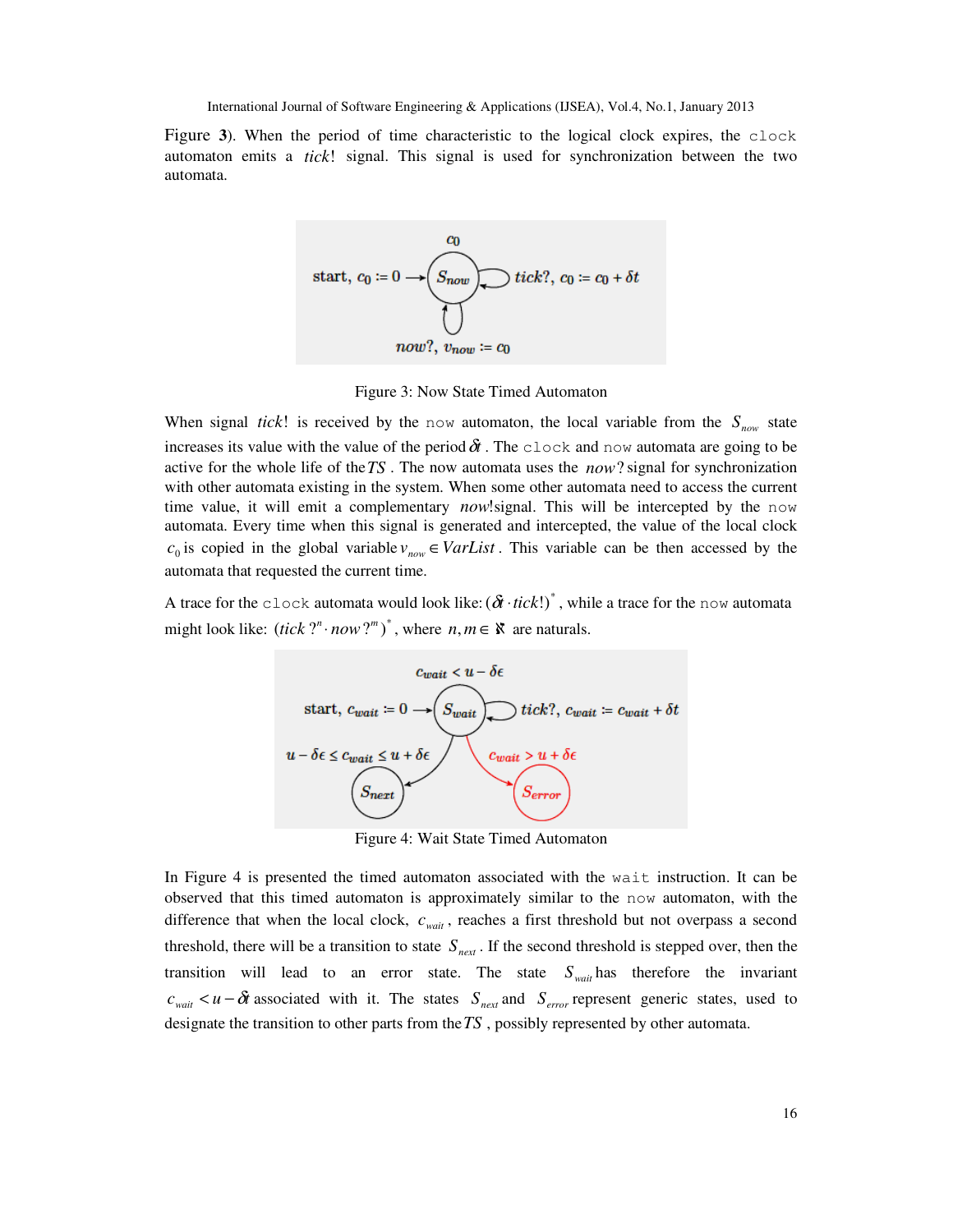$S_{error}$  represents a final state indicating time inaccuracy of the wait instruction. This type of errors should be signalized because otherwise the system would lose its propriety of being time deterministic.

A trace for the wait automata would look like  $(ick$  ?)<sup>*n*</sup>  $\cdot t_{wait}$ , where  $t_{wait}$  might be

$$
t_{wait} \in [(u - \delta e), (u + \delta e)],
$$
 or  $t_{wait} > (u + \delta e)$ .

The automata represented in

Figure **5** and

Figure **6** illustrate the times tamping process that takes place at the beginning of a test case, at the beginning of the execution of a test component and at the end of the execution of a test component, respectively. The next state is not reached before interrogating the now automaton for the current time. The current time is the stored in a variable which is associated either with the beginning of the test case, either with the beginning or the end of a test component. If we assume that there are  $n_{comm}$  test components in the current test case, then there will be  $2 * n_{comm}$  variables for registering starting and ending time of each component.



Figure 5: Test Case Start Timed Automaton

As we assume that our *TS* runs on a single machine, we consider a sequential execution of the test cases and we keep a global variable for recording the starting point of the current test case.



Figure 6: Test Component Start & Test Component Stop Timed Automata

# **4.3. Semantics For Receive With Timestamp**

The timed automaton from

Figure **7** in composition with the timed automaton from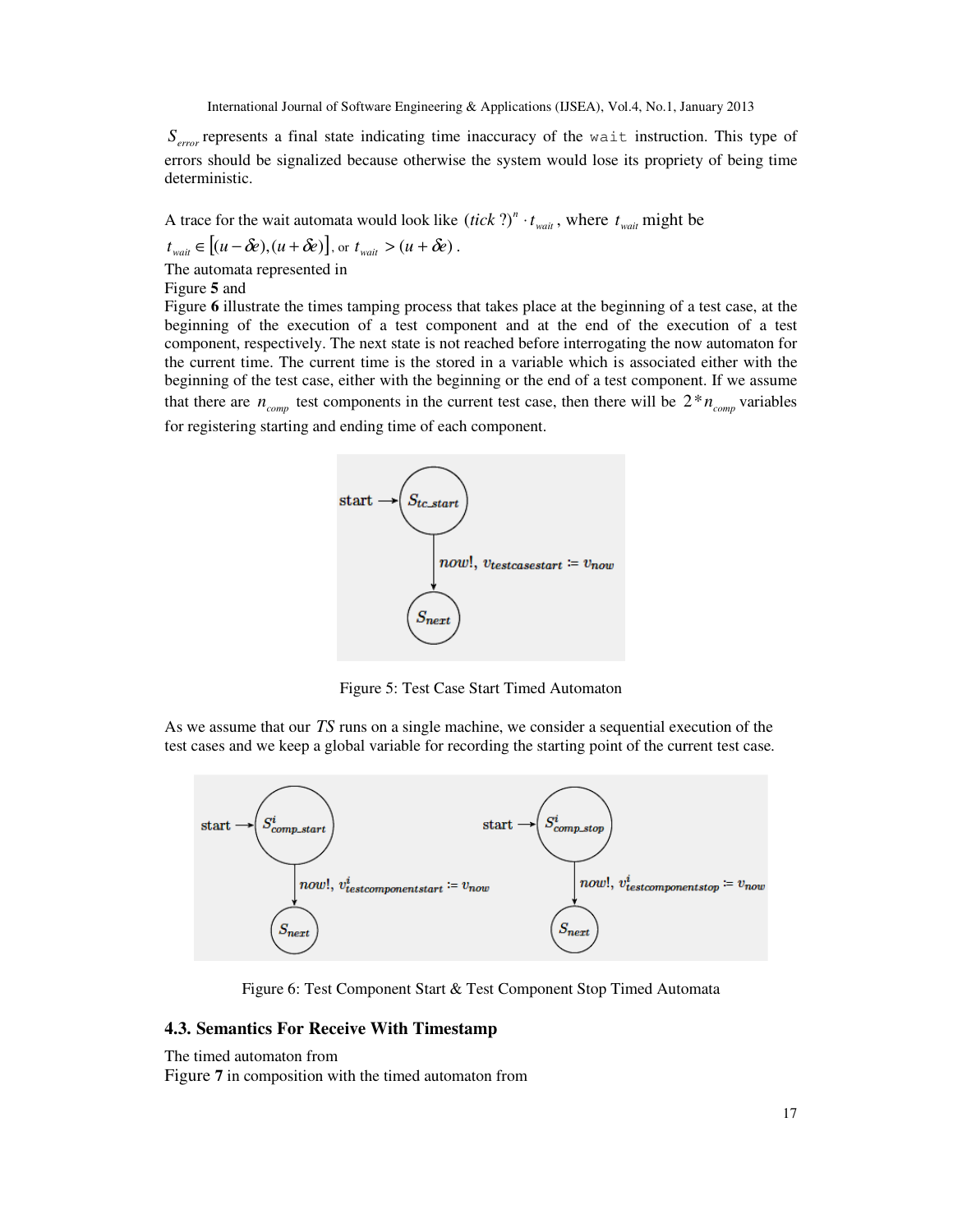Figure **8** illustrate the receive mechanism with automate time stamping at the message arrival. The two automata should not be regarded separately but in relationship to each other. The functionality is split between those two automata so that to increase precision of the time stamp value. The receive automaton presented in

Figure **7** has a functionality that should be simpler and therefore faster than the match automaton presented in

Figure **8**.

The receive automata is triggered by the receiving of a message on the input channel. When this happens, some basic actions as extracting the message and saving the current time are being performed. The signal *queue*<sup>1</sup> is emitted for waking up the match automata which takes further the task of verifying whether the freshly arrived message is conforming with the template associated with that port or not. The operations performed by the receive automaton should be fast enough (and executed within predictable time bounds) and after they are accomplished, the receive automaton is back to the  $S_{receive}$  state, where is free to receive other incoming messages, while the match automaton may continue performing checking operations which are usually much more time consuming and also more difficult to time bound due to different lengths of messages and templates.



Figure 7: Receive With Timestamp Timed Automaton

In the present context from

Figure 7  $ch_i(e?)$  means that one input event is expected on the channel  $ch_i$ . The channels are associated to ports and are indexed according to the order in which the ports are used inside a test case. If it's assumed that there are  $n_{\text{ports}}$  ports, then  $i = 1..n_{\text{ports}}$ .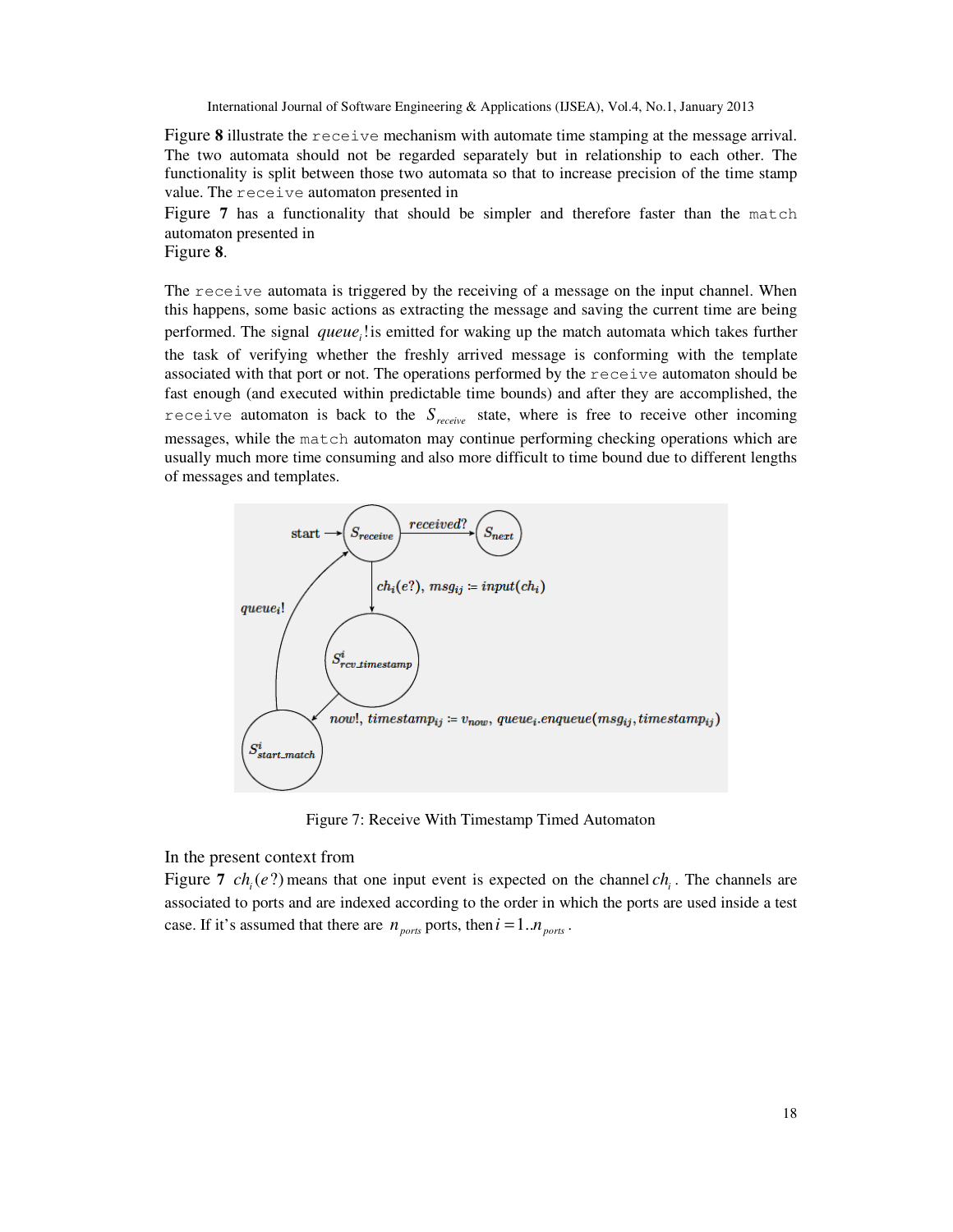

International Journal of Software Engineering & Applications (IJSEA), Vol.4, No.1, January 2013

Figure 8: Match Timed Automaton

 $msg_{ij} = input(ch_i)$  means that when a message arrives on the channel *ch<sub>i</sub>* it is extracted and saved in the variable  $msg_{ij}$ , where *j* indicates that this is the *j*-th message received on this channel, for this receive instruction. The timestamp associated with the arrival of  $msg_i$  is saved in the variable *timestamp*<sub>ii</sub>, which takes its value from the variable  $v_{now}$  after sending a time refresh request to the now automaton which is active in the background. Signal  $queue_i!$  is being sent to the match automaton for indicating that a new message is available for the check. The relationship between receive and match can be described also in terms of the classical producer – consumer.

We consider that each channel  $ch_i$  has a queue *queue*<sub>*i*</sub> associated with it, where the incoming messages for that channel are going to be stored. When match automata is waked up by the queue<sub>i</sub>! signal, it extracts the newest message from the queue<sub>i</sub> queue and starts the comparison against the given template. We are going to see in the following sections that there can be more than one template for messages associated with each queue. But in this case, for this instruction, there is only one template to be matched. If the matching succeeds, both the value of the message and the time stamp for the message are saved into the *VarList* and the *receive*! signal is sent from the match automaton to the receive automaton to indicate that the right message was receiver and that it can move forward to the next state (see

Figure **7**). As we know, the receive statement is a blocking operation which returns only when the expected message is received. If the message could not be matched, the match automaton goes back in the waiting state until the next awakening signal (see Figure **8**).

In the presented timed automata,  $S_{receive}$  and  $S_{next}$  are symbolic states designating any generic receive statement and all the possible states that come next to it. Also  $S_{rcv\_timesamp}^i$ ,  $S_{\text{start\_match}}^i$ ,  $S_{\text{match\_wait}}^i$  and  $S_{\text{match\_stop}}^i$  are generic states which are indexed after the number of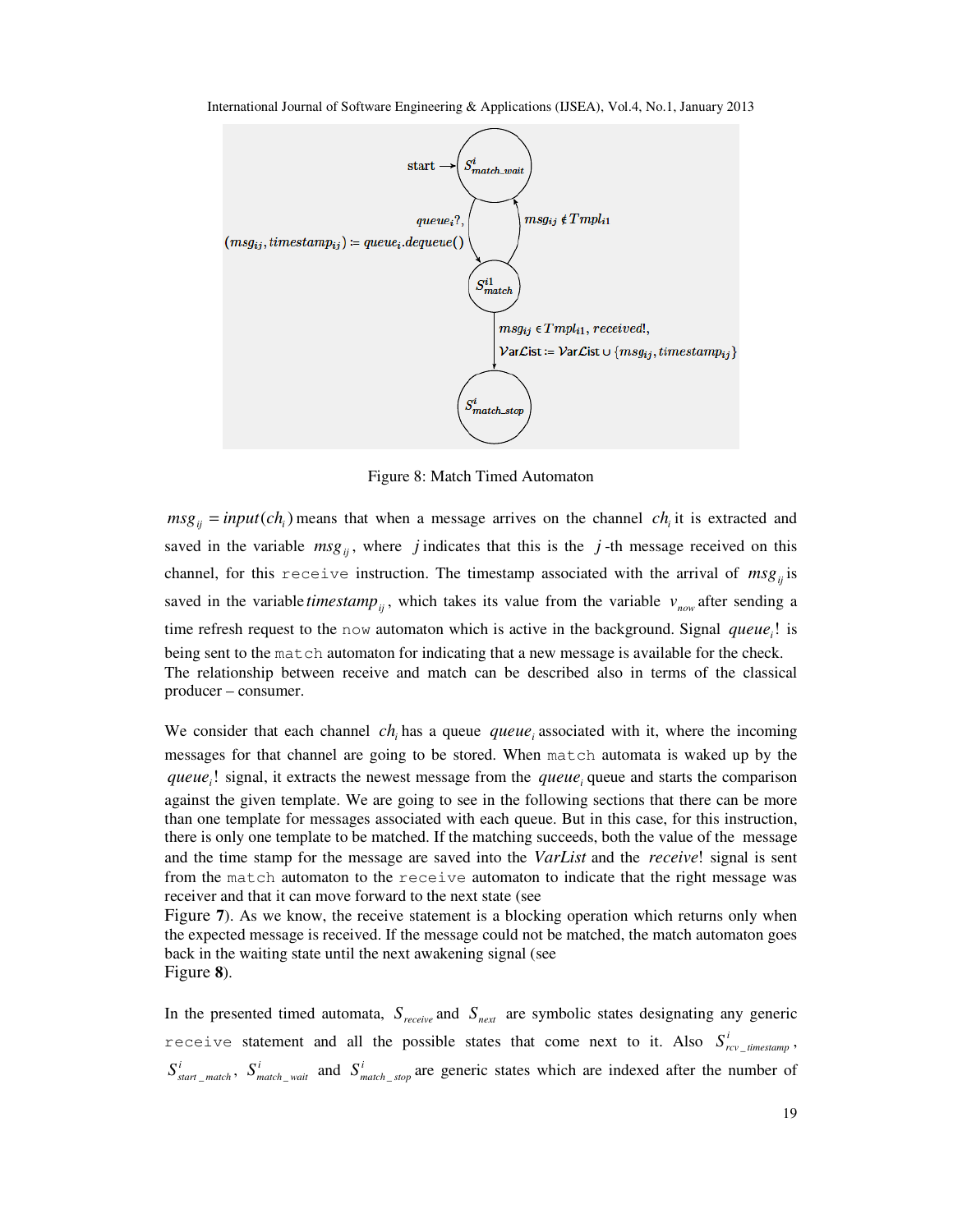port they are associated with.  $S_{match}^{i1}$  state is indexed after the number of port and the number of the template for incoming communication on the port the state is associated with.

One possible trace for receive automaton might look like:  $(ch<sub>i</sub>(e?) \cdot now! queue<sub>i</sub>!)<sup>k</sup> \cdot received?$ , while one possible trace for match should be a complementary trace of the form:  $(\text{queue}_i ?)^k \cdot \text{received}!$ , where  $k \in \mathbb{X}$  represents the number of messages received until the last one matched.

#### **4.4. Semantics For Send With Timestamp**

The semantics of send with timestamp is simpler than that of the receive with Timestamp and it can be represented with a single timed automaton, as in Figure 9. The logic starts from the initial state  $S_{\text{send}}$ . After the message is sent out through the indicated port, the global time is requested using the signal now!and the returned value is saved in the list of global variables.  $S_{\text{send}}$  is a generic state, indicating the initial state of any send operations.  $S<sup>i</sup>$ <sub>snd</sub>  $_{\_}$  *timestamp* is a generic state indicating an intermediary step for the time stamping procedure, associated with a specific port; the association between the port and the state is realized through the index i, where  $i \in 1..n_{\text{ports}}$ . The index j in s\_timestamp<sub>ii</sub>, states that the j-th message is being sent from port i, where  $j \in 1..n_{\text{messages\_on\_port\_i}}$ .  $S_{\text{next}}$  represents a generic state, indicating the next flow of instructions.

A trace for the send automata would simple look like:  $ch_i(e!) \cdot now!$ .



Figure 9: Send With Timestamp Timed Automaton

#### **4.5. Semantics For The Receives Which Verify Incoming Communication**

The semantics of the receive instructions which verify incoming communication using time predicates is going to be expressed by enhancing the receive and match timed automata that were introduced in 4.3. The intention behind using time predicates in combination with the receive statement is to impose time restrictions for the arrival of messages. For verifying a realtime system is not sufficient to verify the functionality aspects, reflected in a black-box test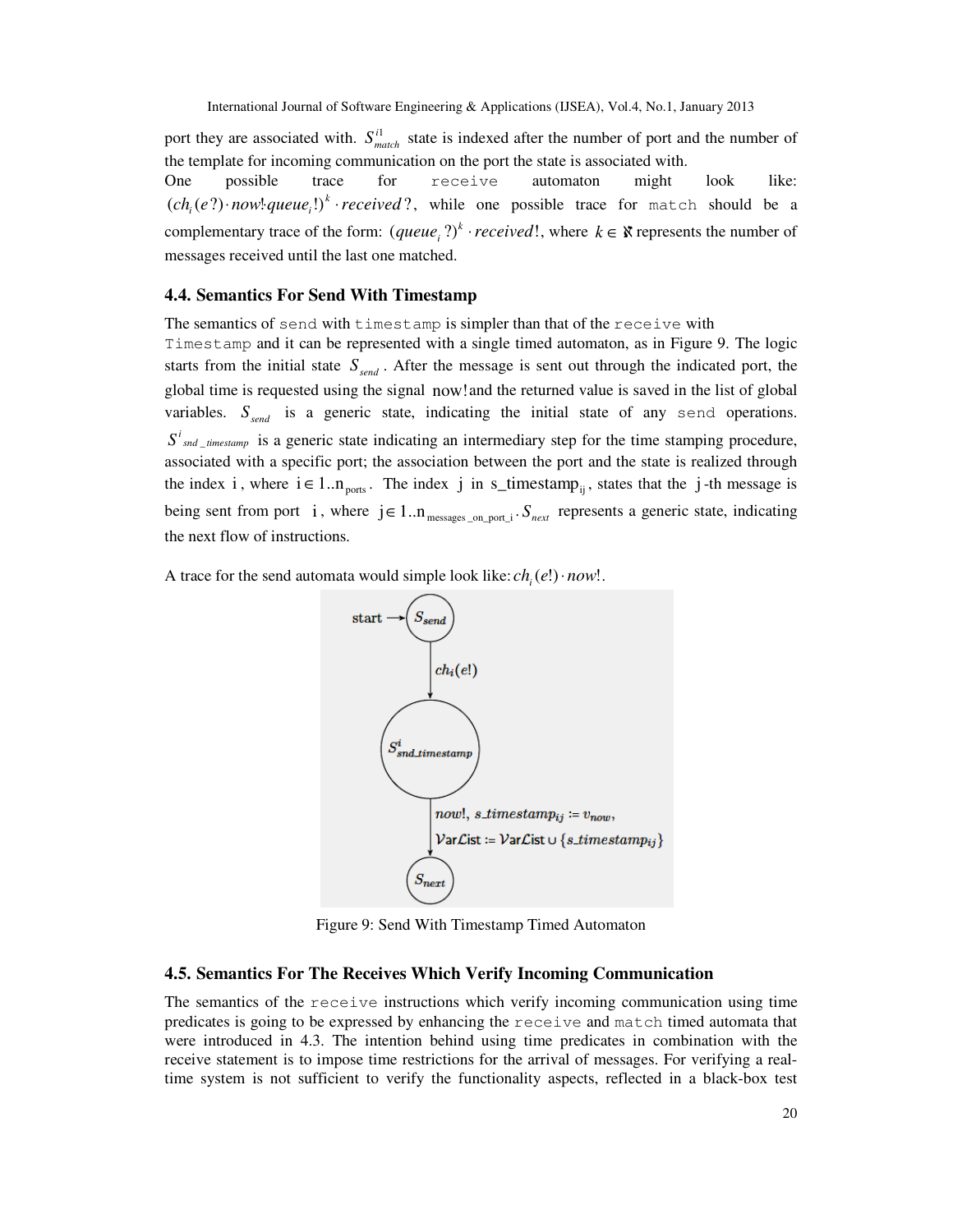system by the accuracy of the responses of the SUT to certain stimuli, but also the timing of the responses from the SUT. That implies that there are two matching, performed when a new message is received: message matching against a structural template and a temporal matching. The temporal matching verifies whether the time predicate associated with the receive instruction is satisfied by the time of the message receive.

The receive timed automaton presented in Figure 10 is similar to the receive timed automaton presented in

Figure 7, excepting the  $S_{error}$  state which is newly introduced. This state is added in order to avoid the situation when a receive operation becomes blocking for an indefinite period of time. If the expected message never arrives, this blocking behavior might compromise the wellfunctioning of the whole test system. Introducing time restrictions for the incoming messages helps in avoiding this situation. If the time interval when a valid message is expected is overstepped, then it becomes clear that the time predicate could not be further satisfied. In this case, the receive returns from the waiting state and enters an error state, where the failure of the SUT can be acknowledged.

The two new receive and match timed automata from Figure 10 and

Figure **11** are also complementary to each other, in the same way that it was shown for their predecessors in

Figure **7** and

Figure **8**. Therefore, their behavior should be understood in relation to each other and together they can form as a composite timed automaton.

The match timed automata from

Figure 11 is also enhanced with an additional state,  $S_{match\_time}^{i1}$ , which performs the second matching, the time matching. As illustrated here, time matching is performed before the structural matching.

If the time does not correspond to the time predicate, then there is no reason for continuing with the structural matching. A *stop* receive! signal is emitted towards the receive automaton. Then both automata are entering an error state, symbolized by the generic  $S_{error}$ .

If the time predicate is still valid then the structural matching is performed. If the message does not match, then the match automaton returns to the waiting state,  $S_{match\_wait}^i$ . If both the temporal match and the structural match are fulfilled, the match automaton signals the receive automaton that the expected message has just been received, by emitting a *receive*! signal. Afterwards, the match automata moves to a successful terminal state,  $S_{match\_stop}^i$ . The receive automaton, which was blocked in the  $S_{\text{receive}}$  state, moves its execution to  $S_{\text{next}}$ .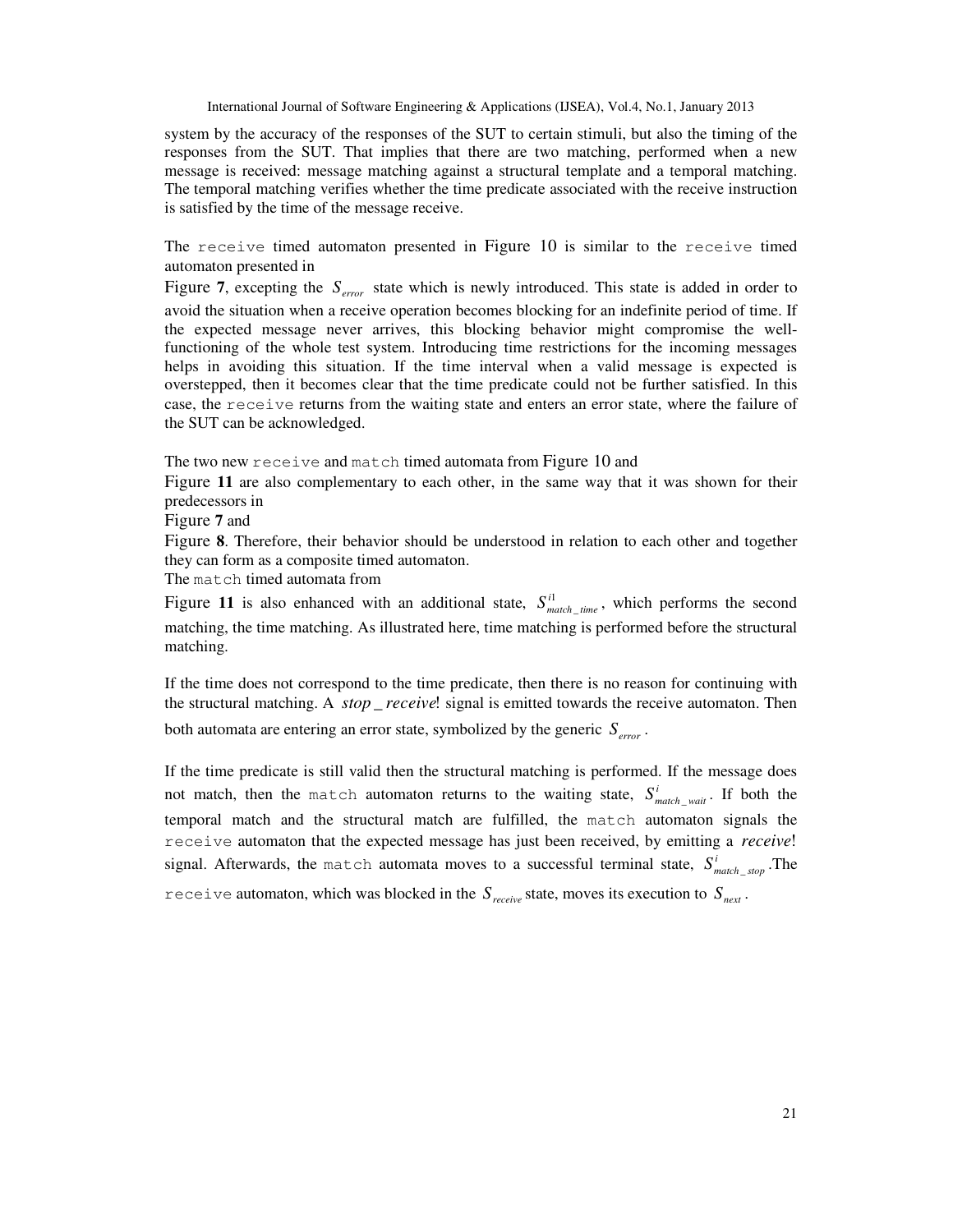International Journal of Software Engineering & Applications (IJSEA), Vol.4, No.1, January 2013



Figure 10: Receive Timed Automaton

The indexes used in both Figure 10 and

Figure 11 have the following meaning:  $i \in 1..n_{ports}$  is the index of the port on which the message is expected;  $j \in 1..n_{\text{messages\_on\_port}_i}$ . Also, the timed automaton presented in

Figure **11** is a simplified version, with only one time predicate and only one template. This is indicated by the index 1 associated with the states  $S_{match\_time}^{i}$ ,  $S_{match}^{i}$ . A receive operation, waiting on one port can have associated a set with more than one pair of the type: time predicate, template. Therefore, as a generalization, for modeling this situation one should add pairs of states  $S_{match\_time}^{i1}$ ,  $S_{match}^{i1}$  equal in number with the cardinal of the set. Each transition from a  $S_{match\_wait}^{i}$  a  $S_{match\_time}^{ix}$  state will be tried, listening to a priority rule.

One possible trace for the receive automaton from Figure 10 would be:  $(ch<sub>i</sub>(e?) now! queue<sub>i</sub>!)<sup>k<sub>1</sub></sup> received ?$  and the complementary trace based on the match automaton would be:  $(\text{queue}_i^2)^{k_1} \text{received}!$ , where  $k_1 \in \aleph^{>0}$  $k_1 \in \mathbb{R}^{>0}$  represents the number of messages received on the port and handled by this receive instruction until one of them matched. This trace indicates a situation when the SUT passed the verification that regarded both time and structure of the message.

Other possible couple of traces, this time corresponding to a failure of the SUT, might look, on the receive automaton side, like:  $(ch_i(e?) now! queue_i!)^{k_2} stop\_receive?$  and on the match automaton side:  $(\text{queue}_i)^{k_2} \text{stop\_receive}!$ , where  $k_2 \in \aleph^{\geq 0}$  $k_2 \in \mathbb{R}^{\geq 0}$  represents the number of messages received on the port and handled by this receive instruction until the valid time frame for time constraints on the message receive finally expires.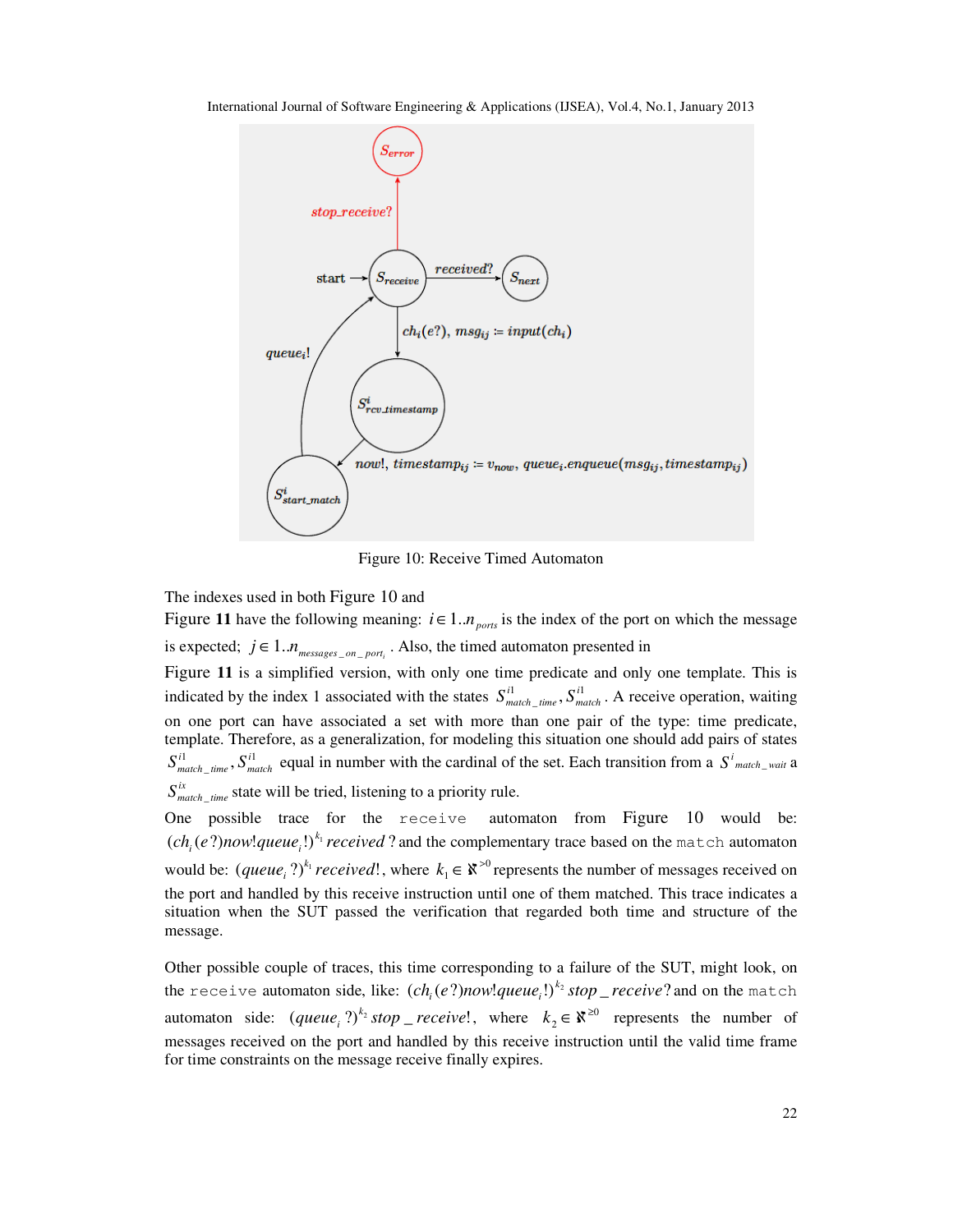

International Journal of Software Engineering & Applications (IJSEA), Vol.4, No.1, January 2013

Figure 11: Match Timed Automaton

# **4.6. Semantics For Sends Which Control Outgoing Communication**

For illustrating the semantics of send operation with time constraints for the outgoing of the message, the timed automaton in Figure 12 is being introduced. The send timed automaton starts in state  $S_{\text{send}}$  where is waiting for the time point given as parameter to the " $at$  statement" to be reached. This send automaton has a behavior which is similar to the wait automaton presented in Figure 4. The time point, representing the time constraint, would be expanded to a time interval in the vicinity of the given time point,  $[t_{\text{max}} - \delta \varepsilon, t_{\text{max}} + \delta \varepsilon]$ , in order to introduce some tolerated error, inherent to the real world. If there are scheduling problems, due to overloading of the system, or other causes, and the time interval for sending the message is missed, the send automaton enters a terminal error state. This state indicates that the *TS* itself had a malfunction.



Figure 12: Send With Time Constraint Timed Automaton

One possible trace for the send with time constraints timed automata would look like: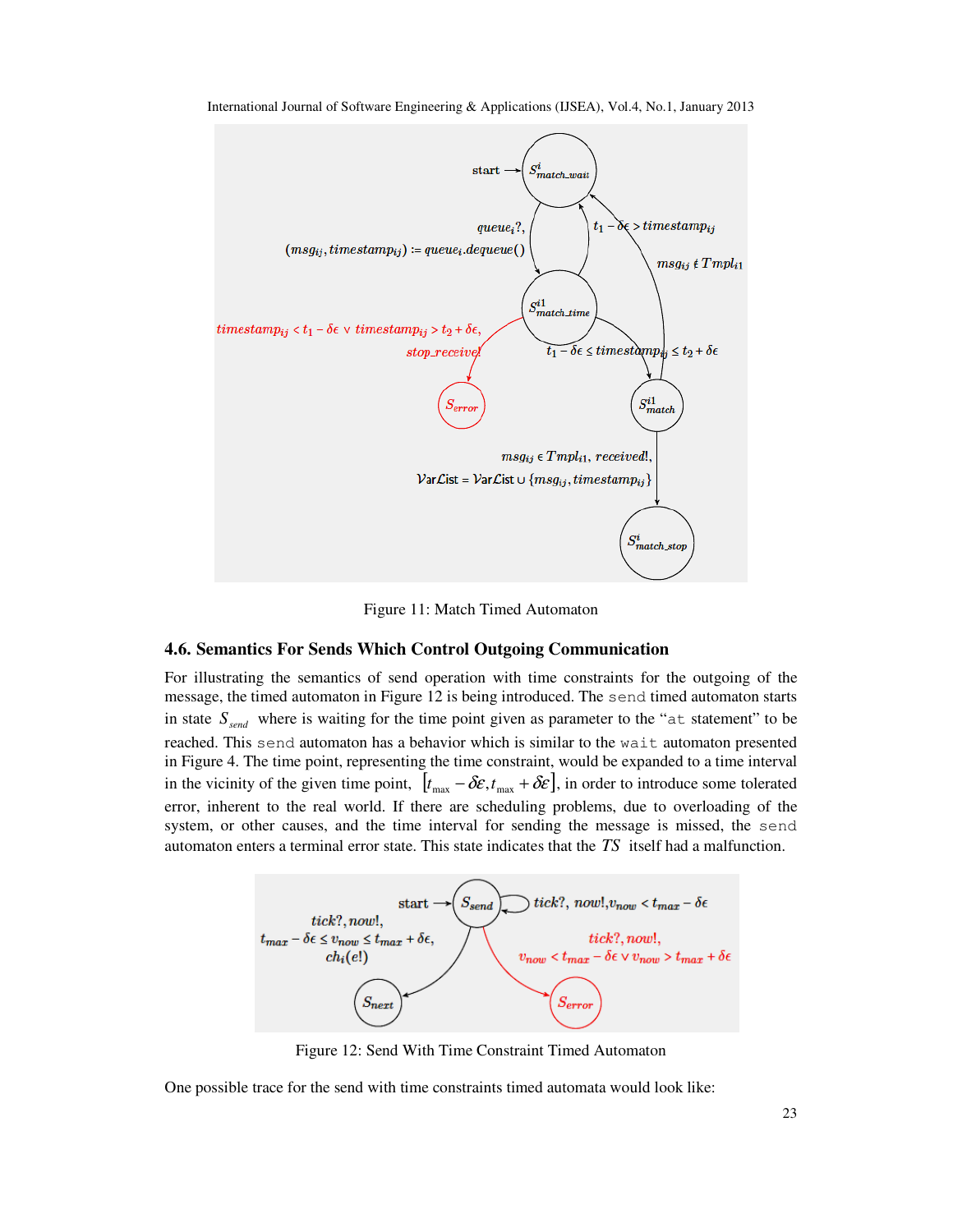$(ick$  ? *now*!)<sup>k</sup>  $ch_i(e)$ !, where  $k \in \mathbb{X}$  is a natural number indicating the number of clock ticks that passed before sending the message.

Other possible trace, this time indicating an error would be: *tick* ?⋅ *now*!which indicates that the specified moment of time had already expired.

## **4.7. Semantics For Alt Blocks Which Control Incoming Communication**

The semantics of an alt statement is more complex than the semantics of the other instructions which extensions were presented in this paper. It involves the collaboration of the three timed automata that are illustrated here in

Figure **13**, Figure **14** and Figure **15**.

Due to its complexity, in

Figure **13** is shown only an excerpt from the alt automaton. The excerpt contains the semantics associated with one representative branch of a generic  $a \perp t$  statement. We assume that the generic alt statement considered here has a number of  $a_n$  receiving branches. Each receiving branch is waiting for input on one specific port of the *TS* .

We consider to have a function *B* : *Queues*×*Guards*×*Templates*  $\rightarrow$  *Branches*<sub>*Alt*</sub> that represents a bijective relation, associating one queue with time guards and templates to each branch of the alternative.  $B(queue_i, TP_i, Tmpl_i) = branch_i$ ,

where  $i = 1..n_{\text{ports}}$ ,  $l = 1..n_{\text{impl}}$ ,  $j = 1..1$  *Branches*<sub>Alt</sub>  $l = a_n$ . In

Figure **13**, representing the main functionality of an alternative, we can see that the automaton is able to receive input messages on different channels or ports. The flow corresponding to a receive on a port is similar for the receive automaton that was already presented in Figure 10. If one message arrives while inside an alternative, the transition associated with the channel on which the message is received is going to be taken. This will lead to a state that will take the time stamp for the message arrival and then, the associated match automaton for that channel will be woken up with the corresponding signal, *queue* . Then the automaton enters back in the

listening state.  $S_{\text{alt}}$  state might be regarded as the state where the automata is listening to all the ports on which it expects to receive messages inside the alternative.

Once received and time-stamped, the message is passed to the extended match automaton, to be verified whether it respects the temporal and structural constraints associated with that port. The match automaton defined here, represents a generalization for the automaton presented in

Figure **11**. In an alt statement one port might be used in more than one receive branches. On each of the receive branches, there might be temporal and structural constraints expressed as time predicates and message templates. We consider one match automaton to be responsible for verifying all the constraints associated with the port correspondent to that automaton. The matching will be performed in the order in which the receive branch is encountered inside the alt statement, from top to the bottom. The first  $(l<sup>th</sup>)$  matching state with the pair - time constraint  $(TP_{ii})$  and the structural constraint  $(Tmpl_{ii})$  - that is satisfied by the received message is going to trigger the *receive*<sub>ii</sub>! signal to indicate to the alt automata that one of the branches was satisfied. This is a success scenario when the alt is satisfied, the extended match automaton reaches a successful terminal state and the execution of the test system moves to the next state.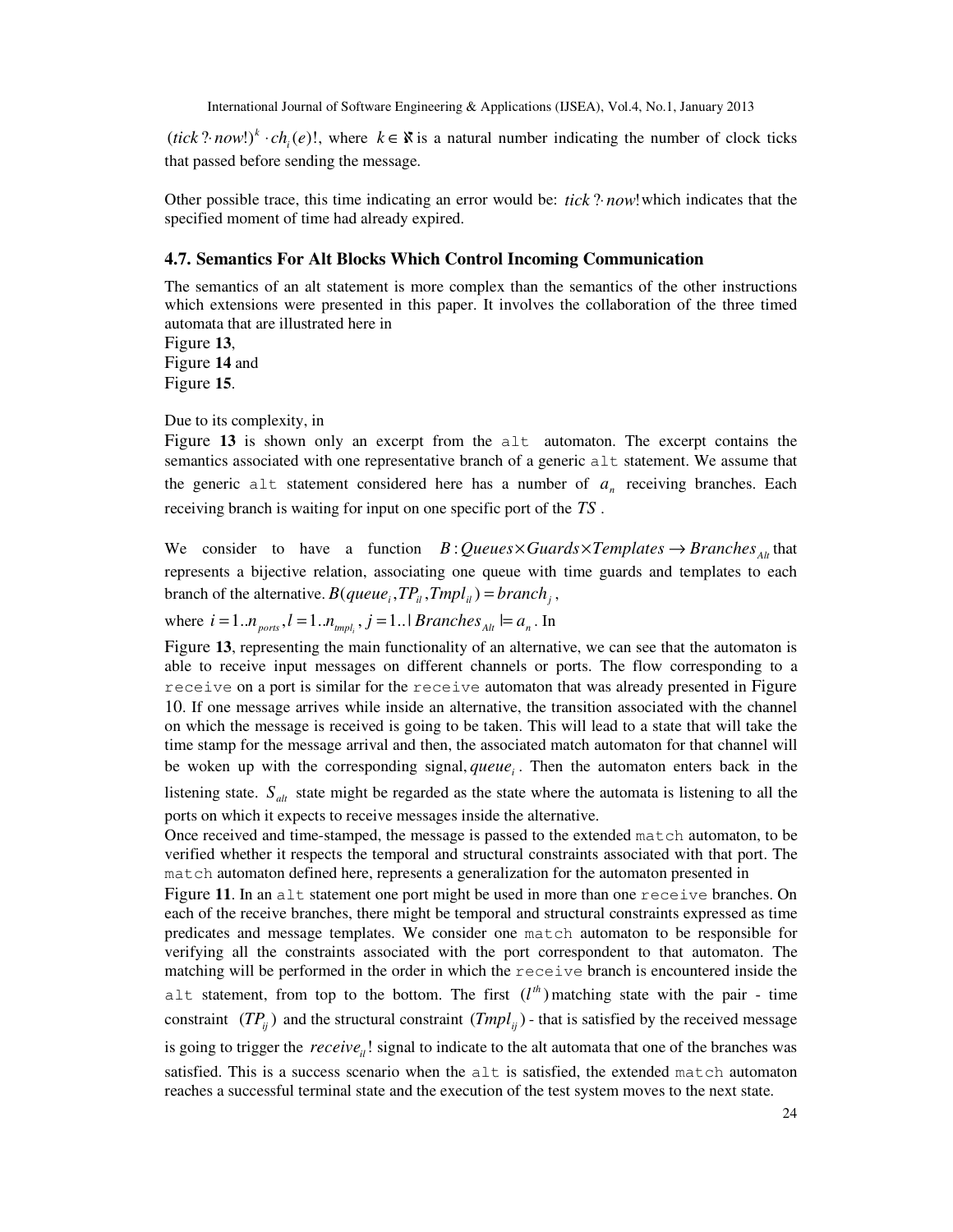

Figure 13: Alt Block Timed Automaton



Figure 14: Timer For The Alt State

If the match is not successful, despite of trying all the constraints associated with the port, the extended match automaton associated with that port moves into a waiting state. If none of the branches of the alt statement was satisfied in the requited amount of time indicated by the parameter of the alt statement, then the execution of the alt automaton is interrupted by a signal given by the wait\_alt automaton. This signalizes that an alternative error behavior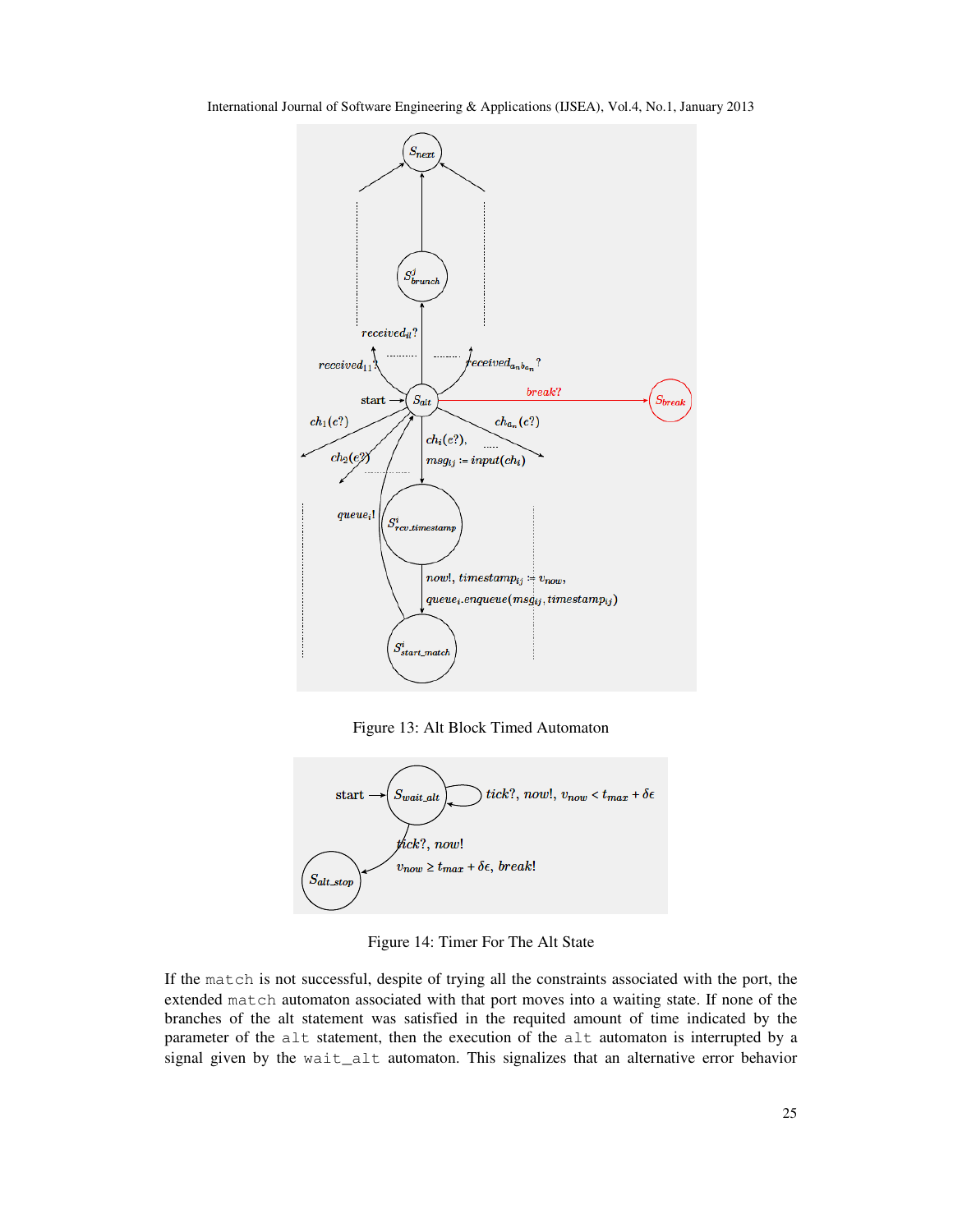should be run in this situation. This alternative behavior is the one associated with the break instruction.



Figure 15: Extended Match Timed Automaton

One possible trace for the  $alt$  automaton will be: ...  $\cdot$  (ch<sub>an</sub> ? now!queue<sub>an</sub>!)<sup>\*</sup>)<sup>\*</sup> received<sub>il</sub>?  $((ch_1? \cdot now! queue_1!)^* \cdot (ch_2? \cdot now! queue_2!)^* \cdot ... \cdot (ch_i? \cdot now! queue_i!)^* \cdot$ , with the complementary trace for the extended match automaton:  $( queue_1 ?^* \cdot queue_2 ?^* \cdot ... \cdot queue_i ?^* \cdot ... \cdot queue_{a_n} ?^*)^* \cdot received_{il}.$ And the complementary trace for the wait\_alt automaton:  $(ick$  ?  $now!)^* \cdot break!$ 

# **5. CONCLUSIONS**

A standardized testing language is needed for providing the possibility of describing tests in an easy way, a way that is used and understood without difficulty among different stakeholder in the industry. We chose TTCN-3 as a well-designed testing language with a high degree of popularity and usage in the real world. But even though perfectly suitable for attesting conformance and performance, it was proved that the language lacks methods of expressing temporal requirements.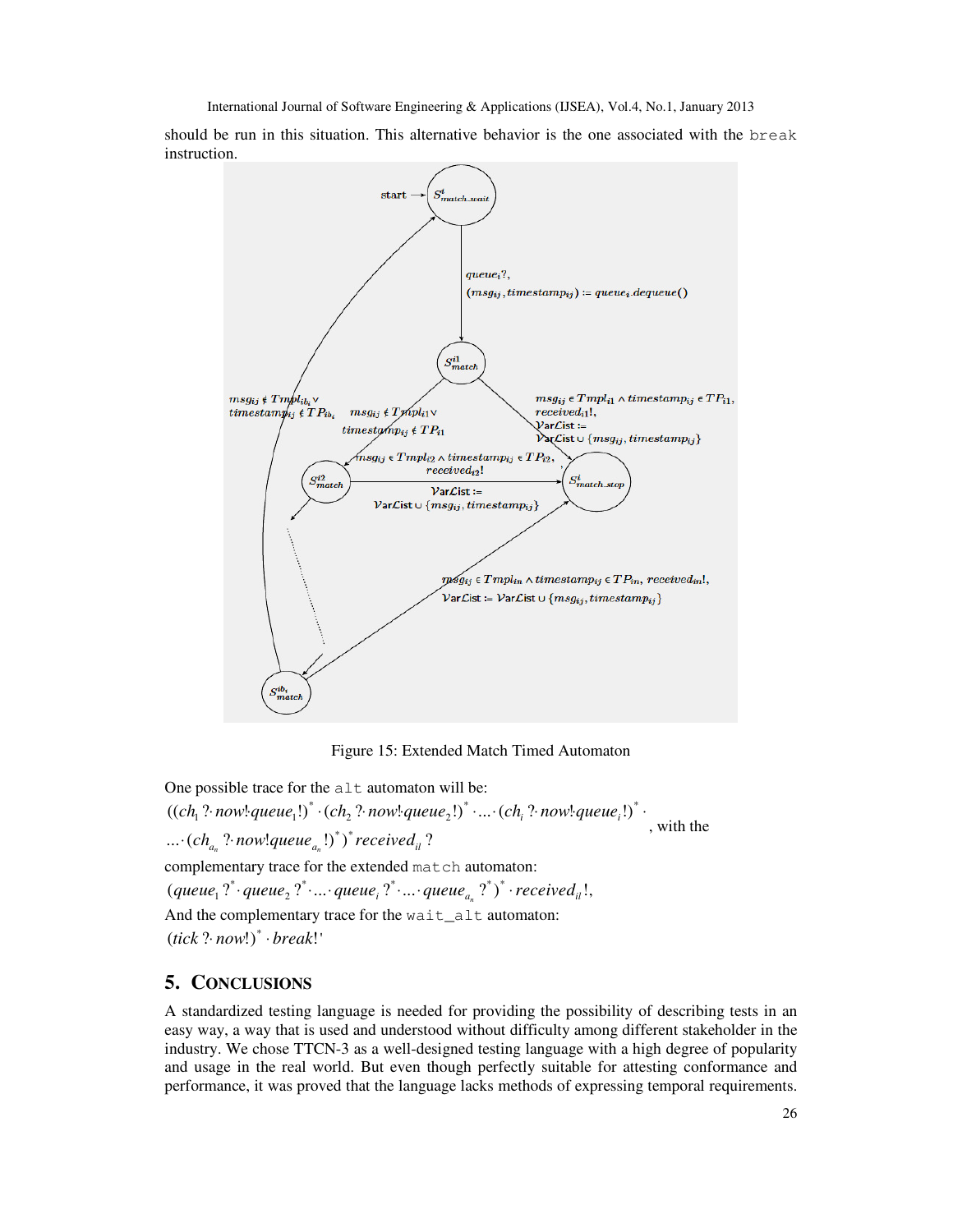One of the big challenges of this work was to identify precisely the aspects regarding the realtime testing where TTCN-3 was not expressive enough and to cover these situations, by introducing a minimal set of concepts that will not burden, but enhance the language.

The highlight of this work is that it presents each new concept endowed with a clear semantic defined by a well-constructed mathematical formalism. Timed automata were used to model the introduced concepts and the test system itself. The semantic developed here establishes mappings between TTCN-3 abstract test specifications and timed automata, the conversion being made possible back and forth. This approach opens also new interesting possibilities, as, for example, semantic validation of the timed TTCN-3 code, based on model-checking methods developed for timed automata. Further on, based on the description of behaviour in the previously defined formalism, the mapping to real-time operating system's mechanisms can be realized.

As the semantics of the new real-time features added to the TTCN-3 language is expressed using timed automata, an interesting idea would be to implement a translator from a real-time test specification to a network of timed automata. That would open the possibility of applying modelchecking verification techniques to semantically validate the real-time test specification. If an automatic translation from TTCN-3 to timed automata can be performed, the generated timed automata model can be used as input for an already existing verification tool, as Uppaal [9] for example, that can be used to perform this checking.

Real-time testing is a hot topic now days and has a huge potential of applicability in a wide range of domains. This work brings its contribution in the field of standardized and automatized testing for real-time by defining a thorough methodology and a specialized set of instruments and examples for building a framework for this type of testing. Thus, the goal presented in the starting chapter of this thesis was achieved, but the greatest aim of this work is to be continued, extended and, most importantly, applied, in all types of industrial situations.

# **REFERENCES**

- [1] D. S. a. I. S. Juergen Grossmann, "Testing embedded real time systems with TTCN-3," in International Conference on Software Testing Verification and Validation, Washington DC, USA, 2009.
- [2] E. E. 2. 8.-1. V3.2.1, "Methods for Testing and Specification (MTS). The Testing and Test Control Notation Version 3, Part 1: TTCN-3 Core Language," European Telecommunications Standards Institute, Sophia Antipolis, France, 2007.
- [3] R. Sinnott, "Towards More Accurate Real-Time Testing," in The 12th International Conference on Information Systems Analysis and Synthesis (ISAS 2006), Orlando, Florida, 2006.
- [4] R. A. a. D. L. Dill, "A Theory of Timed Automata," Theor. Comput. Sci., 1994.
- [5] E. E. 2. 782, "TTCN-3 Language Extensions: TTCN-3 Performance and Real Time Testing," European Telecommunications Standards Institute, Sophia Antipolis, France, 2010.
- [6] V. M. G. D. I. S. a. I. R. Diana Alina Serbanescu, "Real-Time Testing with TTCN-3," in TestCom/Fates, Tokyo, Japan, 2008.
- [7] D. S. P. D. I. S. Jürgen Grossmann, "Test Specification and Test Methodology for Embedded Systems in Automobiles," in AutoTest, Forschungsinstitut für Kraftfahrwesen und Fahrzeugmotoren Stuttgart (FKFS), Stuttgart, Germany, 2008.
- [8] D. A. a. S. I. Serbanescu, "Testing Environment for Real-Time Communications Intensive Systems," in INTENSIVE , Cancun, Mexico, 2010.
- [9] K. G. L. a. P. P. a. W. Yi, "UPPAAL in a nutshell," Int. Journal on Software Tools for Technology Transfer, vol. 1, pp. 134--152, 1997.
- [10] M. K. a. S. Tripakis, "Real-time Testing with Timed Automata Testers and Coverage Criteria," Verimag Technical Report, 2004.
- [11] S. Voget, "Future Trends in Software Architectures for Automotive Systems," Microsystems for Automotive Applications, Berlin, Germany, 2003.